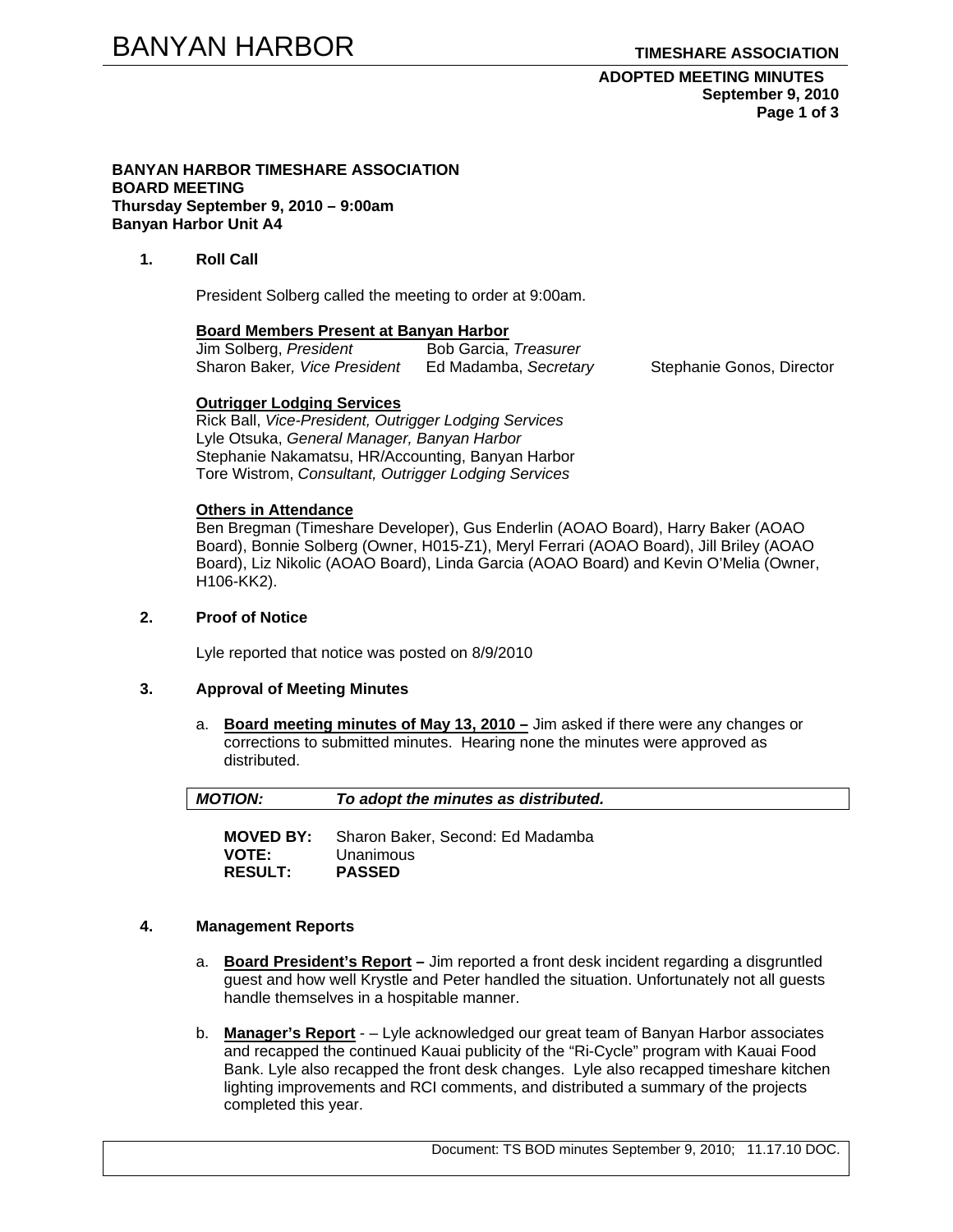## **ADOPTED MEETING MINUTES September 9, 2010 Page 2 of 3**

## **5. Financial Reports**

- a. **July 2010 Financial –** Rick reviewed the financial results through July 2010. Revenues year-to-date exceeded budget by \$2,930, and expenses were favorable to budget by \$8,697, resulting in a net surplus year-to-date of \$42,236 or \$11,627 above budget. Management continues to do a good job of controlling expenses.
- b. **Reserve Study –** Rick reviewed the reserve study highlighting 2010 and on-going projects. We continue to monitor capital projects as to not over-extend ourselves, but to maintain the furnishings, fixtures and equipment of the units. The 20 year Reserve Study, which is reviewed by the Board quarterly continues to be a very good tool to show funding for anticipated future projects.
- c. **Collection –** Rick reported and reviewed a recapped summary of outstanding maintenance fees. We continue to see an increase in receivable totals due to the current economy. To assist in our collection efforts we will be retaining a professional collection company (Continental Central Credit, Inc.). Their references include many Hawaii timeshare projects that provided us with good recommendations. Retaining a collection company will also assist our staff in more effective collection efforts. Collection fees will not be an expense to the Association.

Resolution: The Timeshare Board of Directors unanimously resolved to endorse Management's decision to retain a collection company.

#### **6. Unfinished Business**

- a. **RCI Comment Cards –** Jim commented he has noticed fewer weather related comments. He also commented how maintenance and housekeeping is on top of everything and is being proactive. Ben also pointed out how many guest comment cards are turned in appreciating KiKi's and our entire staff's outstanding service.
- **b.** Deed Back of Weeks Tore recapped the existing program in place with Ben Bregman (timeshare developer).

# **7. New Business**

a. **Allocations 2011 –** Tore reviewed the allocations for 2011 and noted there are some minor changes from last years allocations

| <b>MOTION:</b>   | To adopt 2011 budget allocations as presented. |
|------------------|------------------------------------------------|
| <b>MOVED BY:</b> | Bob Garcia, Second: Sharon Baker               |
| <b>VOTE:</b>     | Unanimous                                      |

**RESULT: PASSED**